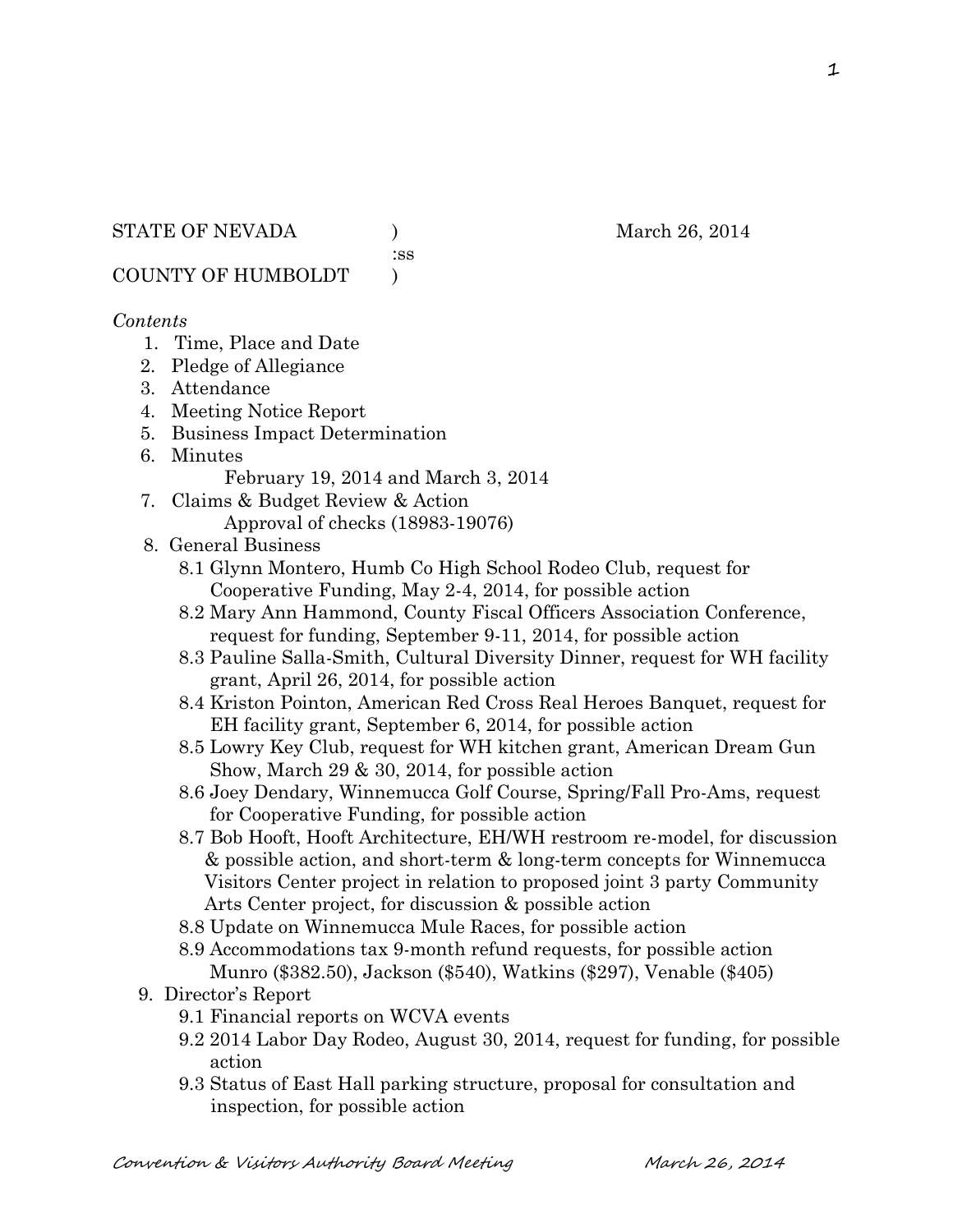- 9.4 Renewal of YESCO outdoor advertising contract, billboards near Wendover and McDermitt, NV, for possible action
- 9.5 West Hall exterior stucco, paint and repair bid, for possible action
- 9.6 Removal and replacement of trees near West Hall, for possible action
- 10. Board Secretary & Counsel Report
	- 10.1 Review monthly report, for discussion
	- 10.2 Chamber of Commerce report, for discussion
	- 10.3 Report on room tax delinquencies, for discussion & possible action
- 11. Board Administrator
	- 11.1 February Financial reports
	- 11.2 Approval of WCVA Tentative Budget, FY 2015, for possible action
- 12. Other Reports
- 13. Next Meeting Date
- 14. Adjournment

# **MINUTES, MARCH 26, 2014**

**1. Time, Place and Date.** The Winnemucca Convention and Visitors Authority met in regular session in full conformity with the law at the Winnemucca Convention Center, East Hall, Winnemucca, Nevada at 4:00 pm on Wednesday, March 26, 2014 with Chairman Terry Boyle presiding.

# **2. Pledge of Allegiance.**

**3. Attendance.** *Convention and Visitors Authority Board Officials Present:* 

| Chairman and Hotel Representative         |
|-------------------------------------------|
| Vice Chairman and Business Representative |
| Treasurer and Motel Representative        |
| City Representative                       |
| County Representative                     |
| Secretary and Counsel                     |
| Board Administrator                       |
|                                           |

*Convention and Visitors Authority Board Officials Absent:*  None

*Staff Members Present:*  Kim Petersen Director Shelly Noble Administrative Clerk

*Staff Members Absent:*  None

*Others Present:*  Mary Ann Hammond Humb Co/CFOA

Convention & Visitors Authority Board Meeting March 26, 2014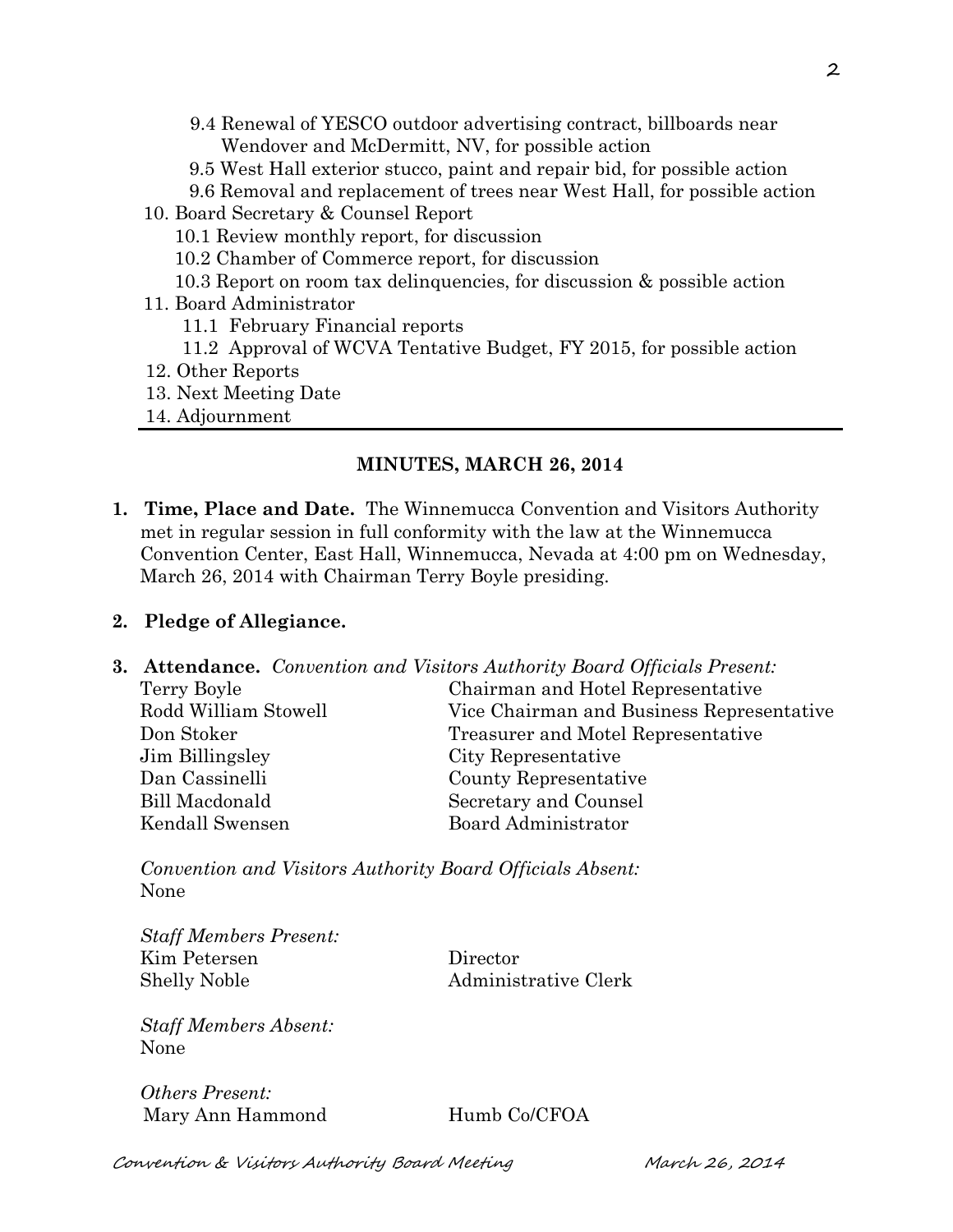Tami Rae Spero Humb Co/CFOA Sunny Johnson Frontier Community Coalition Amanda Johnson Frontier Community Coalition Joey Dendary Winnemucca Golf Course Rick Longhurst Winnemucca Gold Course Ken Tipton Tips Western Wear Joe Scott Shady Court Bob Hooft Hooft Architecture Norm Sweeney Ginger Gabiola Les Harmon Amer Mule Racing Association Bob Shaw Humb Co Chamber of Commerce Roger Downey **Amer Mule Racing Association** Julianne Montero Humb Co H S Rodeo Club Savannah Montero Humb Co H S Rodeo Club Shaylee Robertson Humb Co H S Rodeo Club Fred Stewart Humb Co H S Rodeo Club Sam Nobles GPJAM John Arant The Martin Hotel Daralee Millikan Key Club of Lowry Colter Ruttenbur Key Club of Lowry

#### **4. Meeting Notice Report.**

Chairman Boyle reported that notice, including meeting agenda, was posted by Shelly Noble by 9:00 am Friday, March 21, 2014 at Humboldt County Library, Court House, Post Office, City Hall and Convention Center West Hall. No persons have requested mailed notice during the past six months.

## **5. Business Impact Determination.** After review of the March 26, 2014 agenda, *Don Stoker made a motion that no proposed agenda item is likely to impose a direct and significant economic burden on a business or directly restrict formation, operation, or expansion of a business. The motion carried, 5-0.*

#### **6. Minutes.**

Prior meeting minutes, February 19, 2014. *Jim Billingsley made a motion to accept the minutes of the February 19, 2014 meeting. Motion carried, 5-0.* 

Prior meeting minutes, March 3, 2014. *Jim Billingsley made a motion to accept the minutes of the March 3, 2014 meeting. Motion carried, 5-0.*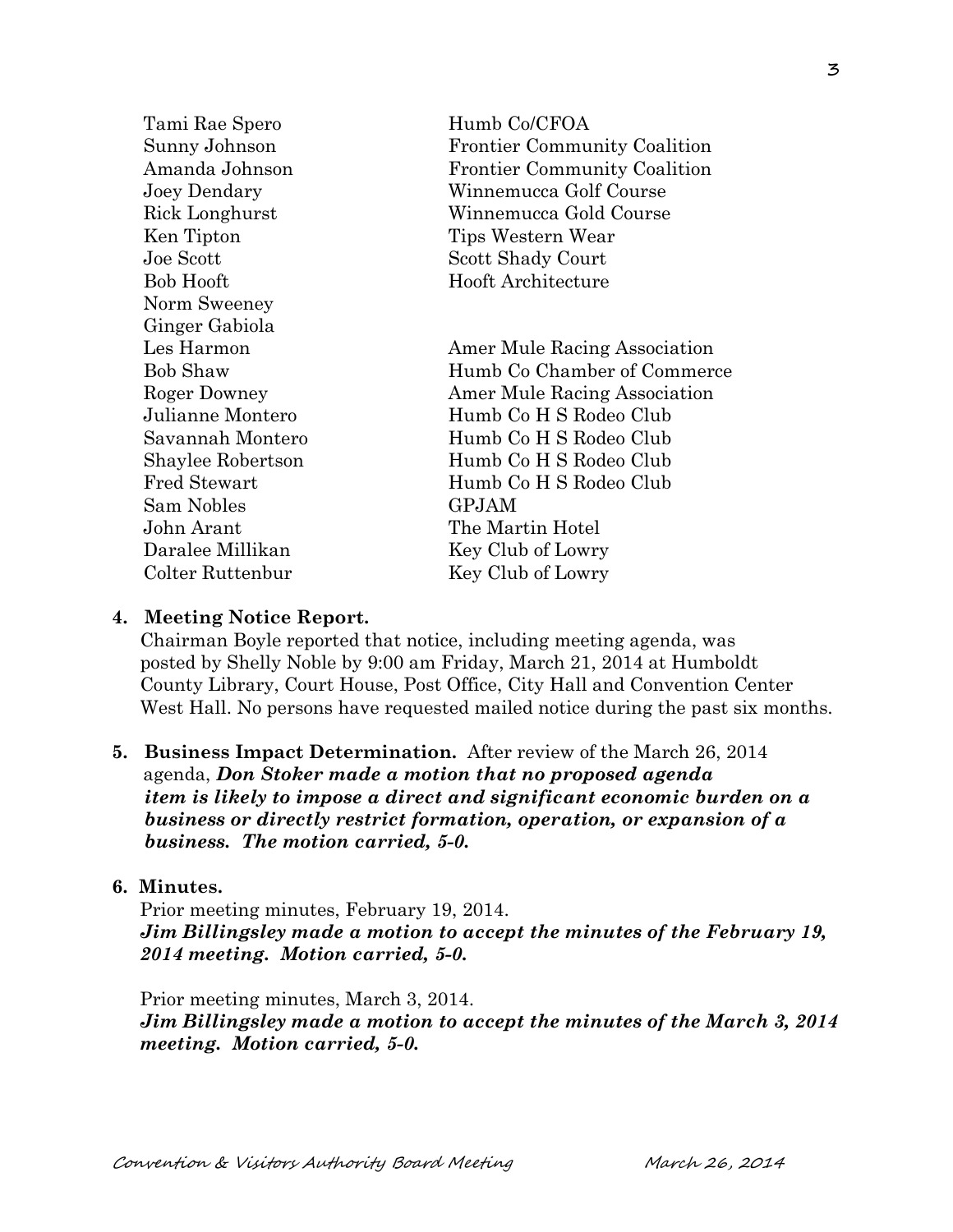**7. Claims.** The following claims were submitted for payment and approved on March 26, 2014:

| <b>BANK ACCOUNT</b> | <b>CHECK NUMBERS</b> | <b>AMOUNT</b> |
|---------------------|----------------------|---------------|
| Nevada State Bank   | 18983-19076          | \$236,828.35  |

*Don Stoker made a motion to approve all claims as submitted. The motion carried, 5-0.* 

#### **8. General Business.**

## **8.1 Glynn Montero, Humb Co High School Rodeo Club, request for Cooperative Funding, May 2-4, 2014, for possible action**

Savannah Montero and Shaylee Robertson came before this board to request funding for this year's high school rodeo to be held at the Winnemucca Events Complex in May. They expect 200 contestants and their families to be in town for the weekend. There will be high school and junior high school rodeo events this weekend. They are making a request for \$7,500. For the past couple of years, this board has given them a grant in the amount of \$5,000. *Rodd William Stowell made a motion to approve a grant in the amount of \$6,000 to the Humboldt County High School Rodeo Club for their event at the Winnemucca Events Complex, May 2-4, 2014. Motion carried unanimously, 5-0.* 

## **8.2 Mary Ann Hammond, County Fiscal Officers Association Conference, request for funding, September 9-11, 2014, for possible action**

Mary Ann Hammond and Tami Spero are requesting a grant from this board to help offset the expenses that will be incurred for this conference in September. There will be county officers (clerks, treasurers, recorders) from all 17 Nevada counties attending, along with their spouses, as well as vendors. The committee is planning many activities, both educational and recreational. The location of this annual conference rotates around the state and Winnemucca is always one of the favorite locations. *Don Stoker made a motion to approve a \$5,000 grant to the County Fiscal Officers Association Conference, September 9-11, 2014. Motion carried, unanimously.* 

## **8.3 Pauline Salla-Smith, Cultural Diversity Dinner, request for WH facility grant request, April 26, 2014, for possible action**

Sunny Johnson is here tonight to make this request on behalf of the Frontier Community Coalition for their annual dinner and fundraiser. This will be the 3rd year for this event, which has become very popular and has provided much-needed funds for local programs. 100% of funds raised stay in the local communities. *Don Stoker made a motion to approve a WH facility and*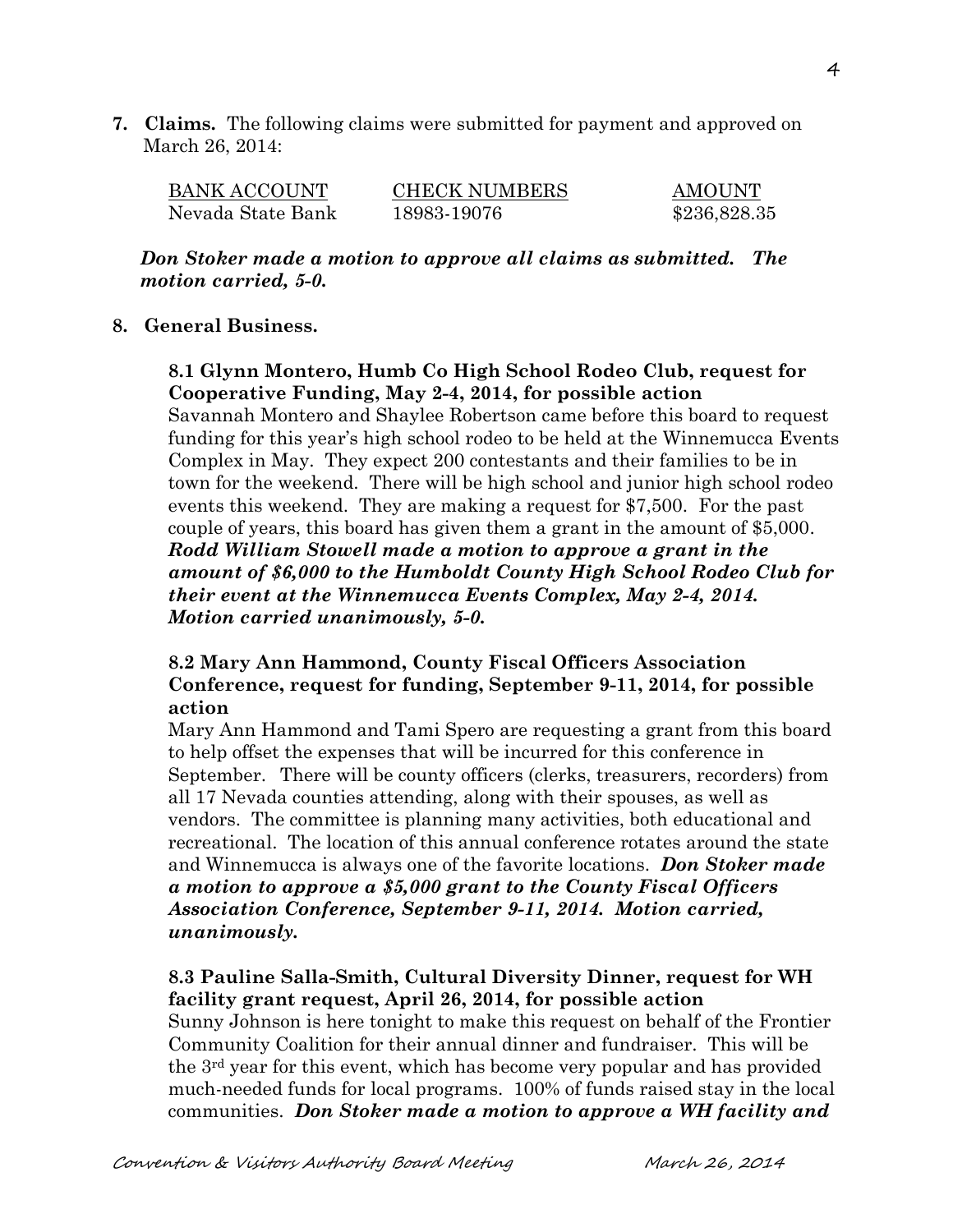*kitchen grant (\$750) for the Frontier Community Coalition's Cultural Diversity Dinner, April 26, 2014. Frontier Community Coalition is responsible for any other customary Convention Center charges. Motion carried unanimously, 5-0.* 

## **8.4 Kriston Pointon, American Red Cross Real Heroes Banquet, request for EH facility grant, September 6, 2014, for possible action**

This event has been going strong for many years and the WCVA has supported it by providing the building at no charge. They are here tonight to, once again, make their request. All board members felt this was a very worthwhile event they would like to continue supporting. *Jim Billingsley made a motion to approve an EH facility and kitchen grant (\$700) for the American Red Cross Real Heroes Banquet, September 6, 2014. American Red Cross is responsible for any other customary Convention Center charges. Motion carried unanimously, 5-0.* 

#### **8.5 Lowry Key Club, request for WH kitchen grant, American Dream Gun Show, March 29 & 30, 2014, for possible action**

The producer of this gun show has offered the Key Club the opportunity to do some fundraising by selling snacks and drinks throughout the show. The club is hoping to raise enough funds throughout the year to provide one or two scholarships for Lowry Key Club members. In order to offset some of the expense of their fundraising efforts, they are requesting a facility grant for the WH kitchen. *Don Stoker made a motion to approve a WH kitchen grant (\$150) for the Lowry Key Club during the American Dream Gun Show, March 29 & 30, 2014. Motion carried, 5-0.* 

## **8.6 Joey Dendary, Winnemucca Golf Course, Spring/Fall Pro-Ams, request for Cooperative Funding, for possible action**

Joey is the new golf pro at the local golf course and is here today to make this year's request with Rick Longhurst, Winnemucca Gold Director, who is the former golf pro and has made this request the past few years. Their request will help support three tournaments: Spring Pro-Am in May, Senior Tournament in July and Fall Pro-Am in September. It looks like all of these tournaments will be full with many of the participants coming from out of town. *Rodd William Stowell made a motion to approve a grant in the amount of \$7,500 for the Winnemucca Golf Course and their Spring Pro-Am, Senior Tournament and Fall Pro-Am. Motion carried, 5-0.* 

**8.7 Bob Hooft, Hooft Architecture, EH/WH restroom remodel, for discussion & possible action, and short-term & long-term concepts for Winnemucca Visitors Center project in relation to proposed joint 3 party Community Arts Center project, for discussion & possible action**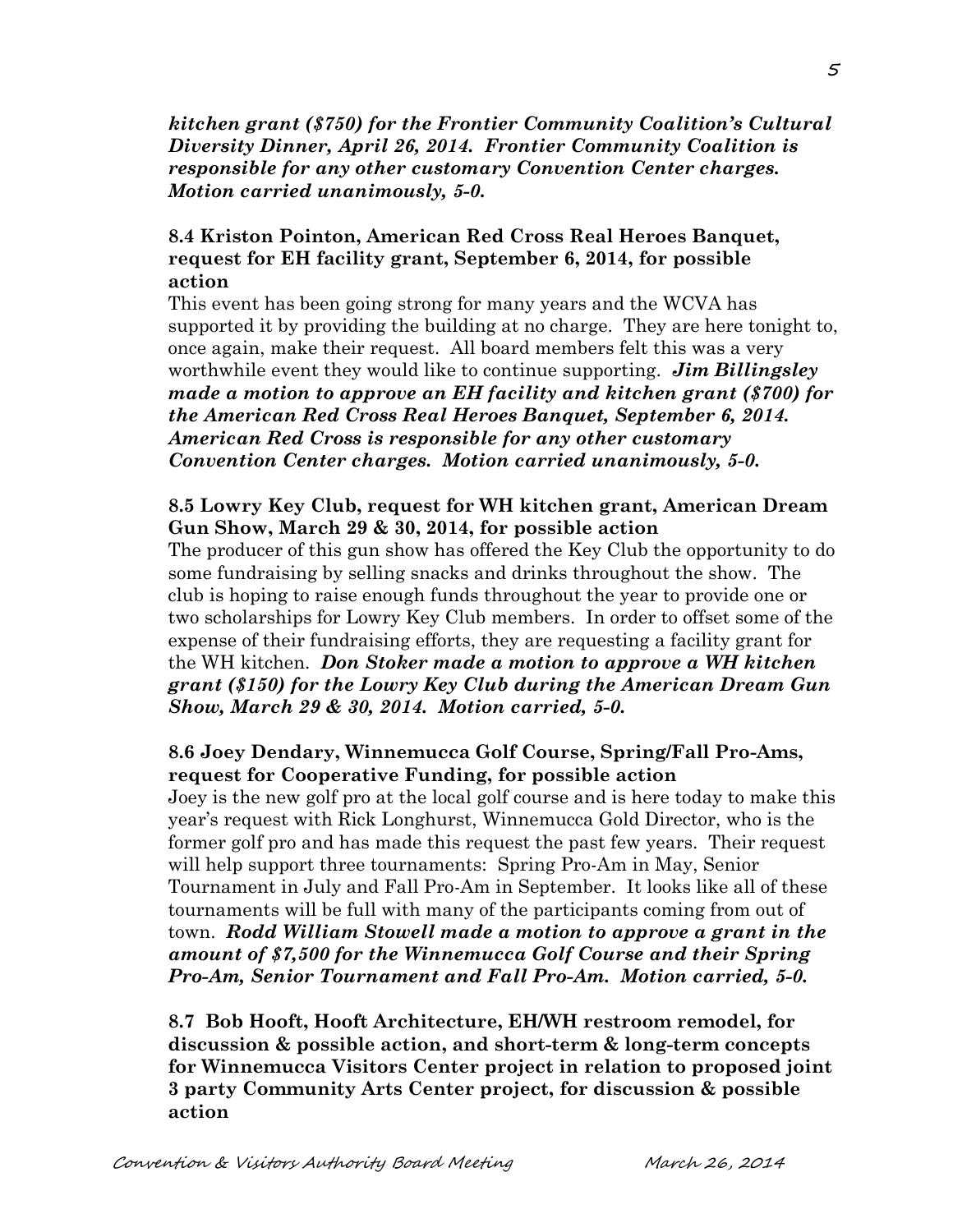Kim would like to get a proposal from Mr. Hooft for the badly needed restroom remodels in both buildings. Board members asked about the possibility of putting restroom facilities on the first floor of the East Hall. Mr. Hooft thought that this would be possible but would need to see the building plans. Kim also would like to get some ideas for better utilizing space in the East Hall as well as some thoughts on improvements to the exterior of the building.

As far as a visitors center, this board wants to continue discussions to move forward with plans for a facility on the lot purchased by WCVA on the Melarkey St/Winnemucca Blvd corner. With recent presentations made by a local committee for a Community Arts Center at this location, the board hopes to incorporate both entities if that is the direction the community wants to go. But they also do not want to wait too long as it may take many years to finalize plans and funding for an arts center. Mr. Hooft explained to the board that before talking about design and the size of the Visitor Center, they would need to decide what would be included in it and what it would be used for. Would it contain just brochures and other local information? Would there be some kind of video/internet services? Display areas? Bill suggested that if a committee is formed to get ideas together that Chamber Director, Debbie Stone or a member of the Chamber board be included on this committee too. Kim will get a copy of the East Hall building plans to Mr. Hooft who will put together one or more proposals for these improvements that the board can vote on. He will also put together some thoughts for a visitor center. All of these will be presented at a future WCVA meeting.

#### **8.8 Update on Winnemucca Mule Races, for possible action**

When this item was included on the agenda Kim had planned to inform this board that the races had been cancelled for this year since he had received no response from the letter he sent in November to mule owners and members of the American Mule Racing Association asking for suggestions to make this event more viable (a copy of this letter and a list of recipients was included in the meeting packet). Without funding from the WCVA, this event would not have been possible for the past several years since all of the weekend events have more expenses then revenue as sponsorships, participants and spectators have declined. In February Kim and Terry attended a meeting of the mule racing organization and were confronted with members that claimed surprise at this decision and requested that it be reversed. Since all deadlines for approval from the state and BLM have passed and there has been no advertising, Chairman Boyle stated that he did not think it was realistic that Ag District #3 could successfully produce the event this year. Mr. Downey spoke with the board and presented figures calculated by Don Jacklin showing the economic impact of this event (there was some discussion as to whether or not these figures were reasonable). Mr. Downey would like the Ag District #3 to reconsider and move forward with the races. He pointed out that last year when this event was struggling, mule owners infused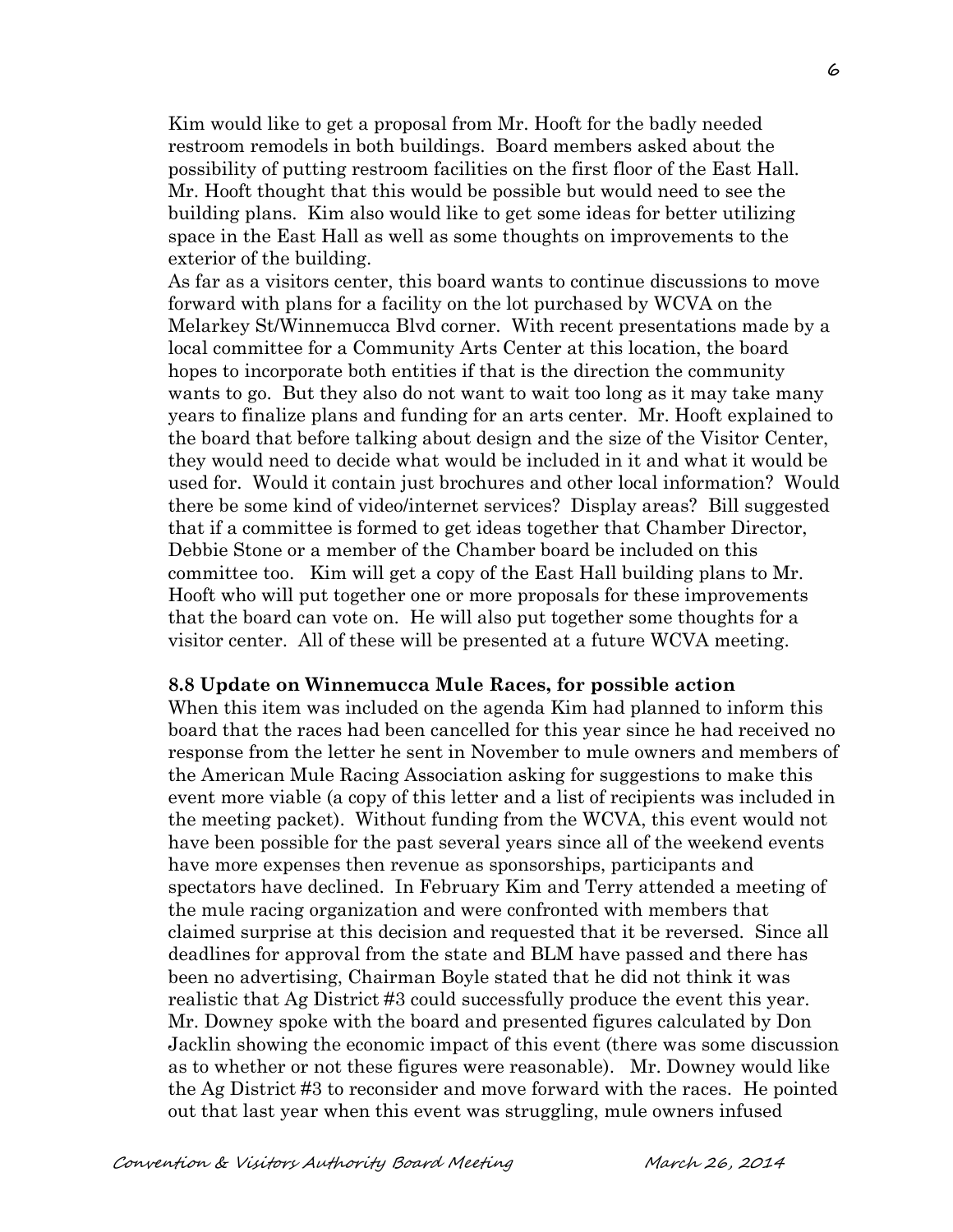several thousand dollars into it. He also said he could commit enough mules to assure that there would be six races each day (the minimum required for a sanctioned mule racing event). There was also some discussion about the letter Kim sent out in November, since no one in the racing association remembered receiving it, yet Mr. Harmon was in possession of a copy that he shared with management at Winners Hotel Casino. Mr. Harmon was not on the list of letter recipients, but he must have received it from someone in the association. Once again, Kim reiterated that he sent that correspondence in hopes that a group would come forward with suggestions for the 2014 races so that they could continue and when there was no response, the Ag District #3 Board felt they had no option but to cancel the event. The possibility of having some kind of time trials instead of races was one option discussed by those present, with no pari-mutual betting. Local business owners Ken Tipton, John Arant and Brian Stone spoke in support of this event as it has a very positive impact on their businesses. In the end, Terry again reminded those in attendance that it is the Ag District #3 that produces this event and they are the ones that this discussion should be with. WCVA provides the funding. In the end, Kim committed to investigating the possibility of a time trial, non-sanctioned mule race event for this year by the end of next week. For racing in 2015 to happen, Ag District #3 and those working to produce the event need to start planning this fall.

## **8.9 Accommodations tax 9-month refund requests, for possible action, Munro (\$382.50), Jackson (\$540), Watkins (\$297), Venable (\$405)**

*Rodd William Stowell made a motion to approve the accommodation tax 9-month refund requests for Kevin Munro (\$382.50), Steve Jackson (\$540), Kevin Watkins (\$297), James Venable (\$405). Motion carried, 5-0.*

## **9. Director's Report.**

## **9.1 Financial reports on WCVA events**

Bank reconciliations for the Tri-County Fair and Ranch Hand Rodeo were included in the board packets for review.

# **9.2 2014 Labor Day Rodeo, August 30, 2014, request for funding, for possible action**

This year the Ag District #3 has approved going with a "specialty" rodeo during the Tri-County Fair. They have entered into an agreement with a contractor for a Saturday performance of bucking bulls and broncs, along with some kid events and barrel racing. It is hoped that by offering a performance with the kind of events that appeal to more people we can attract a larger crowd. Kim is requesting a \$20,000 underwriting. *Dan*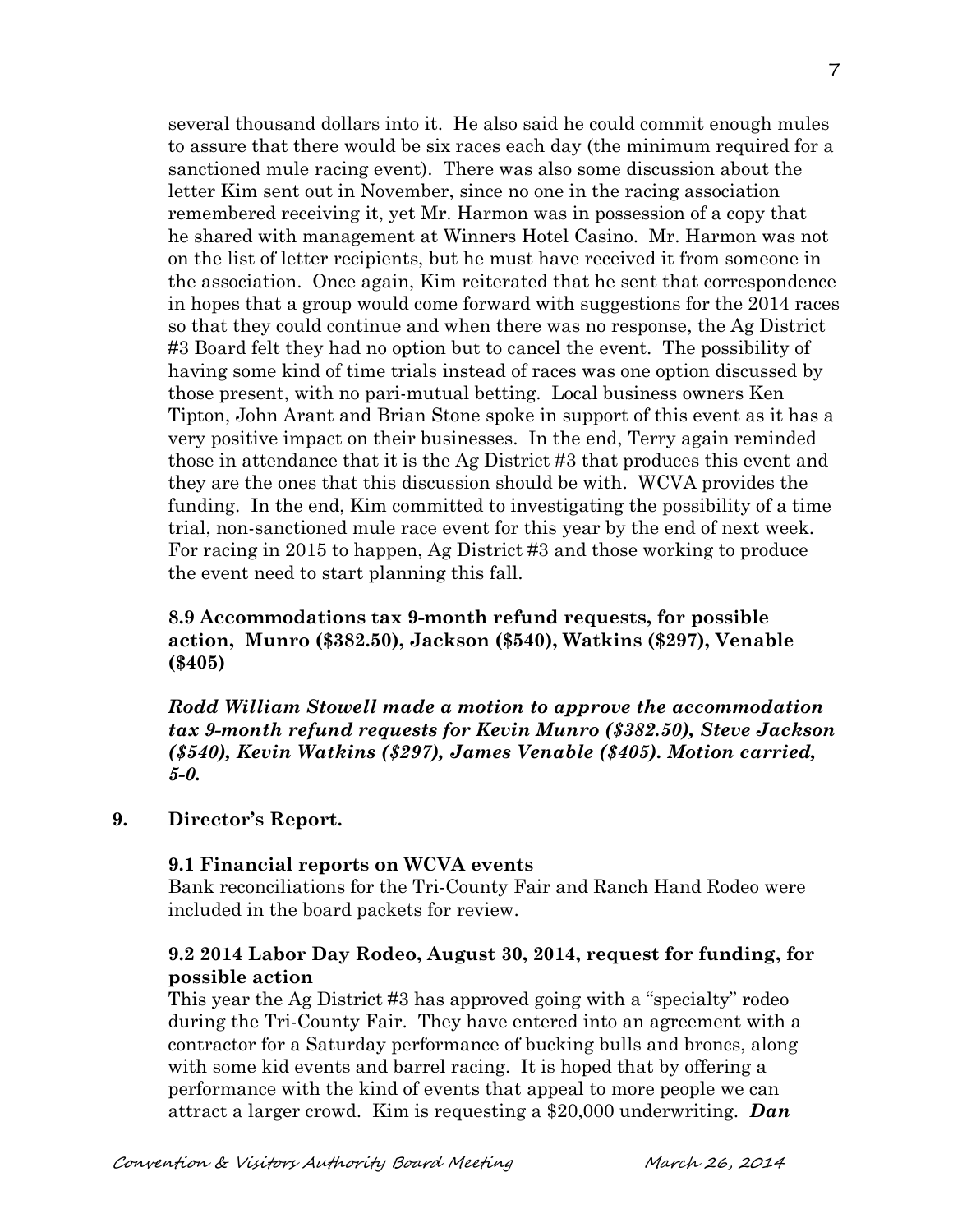*Cassinelli made a motion to approve a \$20,000 underwriting for the 2014 Labor Day Rodeo, August 30, 2014. Motion carried, 4-0. Don Stoker was not present for this vote.*

## **9.3 Status of East Hall parking structure, proposal for consultation and inspection, for possible action**

 Kim presented the board with a proposal from Alan DuVall and a structural engineer he works with in Reno. Since concerns about the integrity of the ground floor outside deck of the parking structure have come up, Kim would like to hire a professional to perform an inspection and report on the extent of the damage and what repairs are necessary to ensure that the structure is sound. The cost for this consultation is \$1,740. *Jim Billingsley made a motion to approve moving forward with the proposal made by Alan DuVall to contract with a structural engineer he works with in Reno to perform an inspection of the East Hall parking structure and report on the repairs that are necessary. The cost is not to exceed \$1,740. Motion carried, 5-0.* 

# **9.4 Renewal of YESCO outdoor advertising contracts, billboards near Wendover and McDermitt, NV, for possible action**

Our contracts with YESCO for the billboards near Wendover and McDermitt will expire at the end of April. Kim wanted to get the board's input as to whether or not they wanted to renew these contracts. The contracts included in the packets are for 24 months at a cost of \$800 per month for Wendover and \$600 per month for McDermitt. If we do re-new, Kim would like to expend additional funds and change the copy more often. Board members agreed that changing the copy periodically is a good idea. *Jim Billingsley made a motion to approve the YESCO billboard contracts, as presented, for a period of 24 months. Motion carried, 5-0.*

# **9.5 West Hall exterior stucco, paint and repair bid, for possible action**

As discussed at past meetings, the exterior of the West Hall is in need of repairs where the stucco is missing and damaged. Also, the entire building needs to be re-painted. Kim has a bid from Pinnacle Painting out of Reno to do the work at a cost of \$21,720. Since this is below the amount required by NRS for a second bid this board could authorize Kim to proceed with this bid. *Dan Cassinelli made a motion approving the repairs and painting of the exterior of the West Hall at a cost not to exceed \$22,500. Motion carried 5-0.*

# **9.6 Removal and replacement of trees near West Hall, for possible action**

A couple of years ago we had some concern about the condition of the trees outside the West Hall. At that time, the local tree expert determined that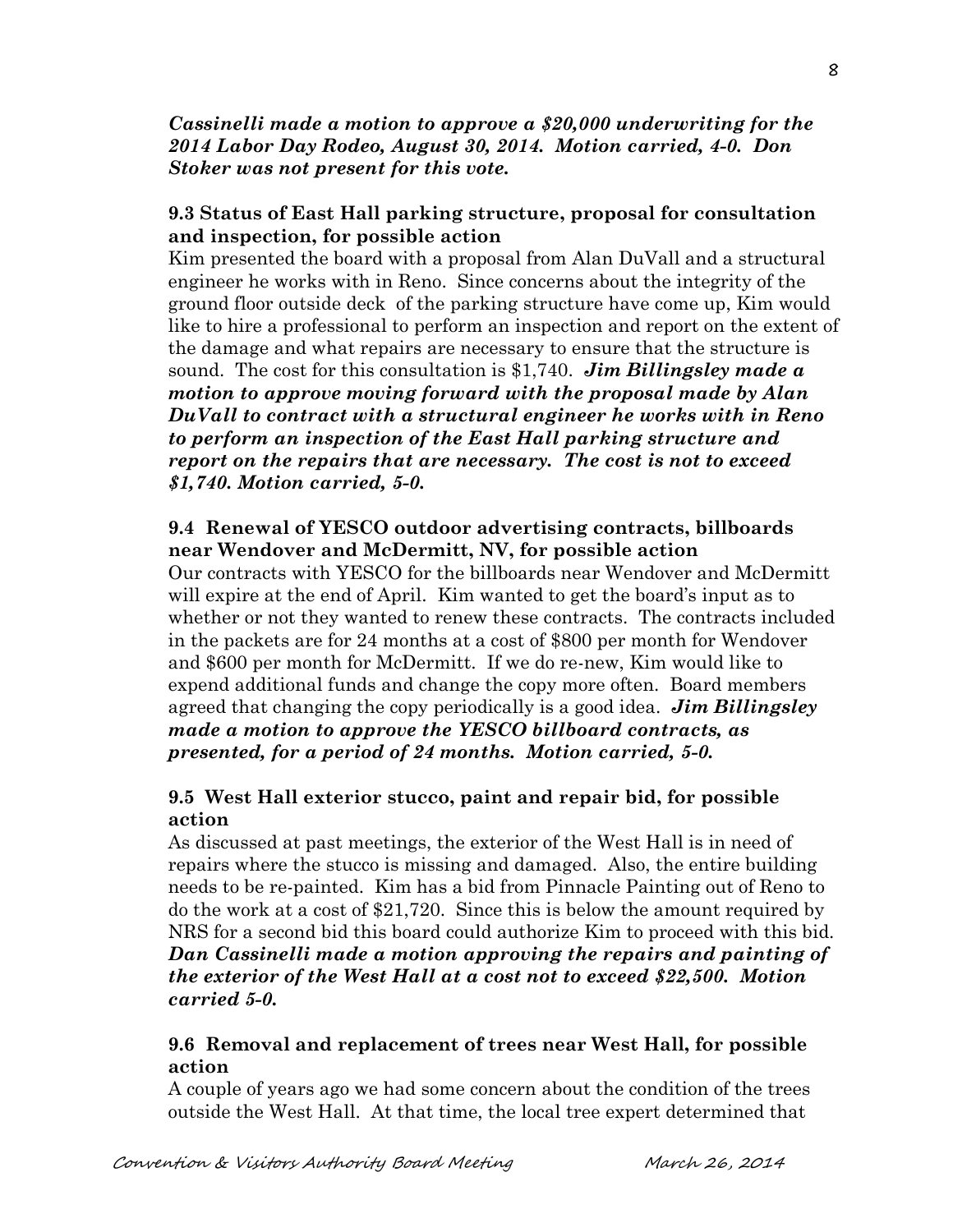they had exceeded their expected life and that some were in danger of coming down since their trunks were extremely damaged and hollow. At that time, half of the trees were removed and replacements were planted. Last month, Rodd expressed his concern that it may be time to look at removing the remaining trees before they do damage to someone or to the building since they appear to be in similar condition as the ones removed. Kim would like approval from this board to move forward with a consultation with the tree expert again on moving forward with removing them. The board agreed that this needs to be done soon.

#### **10. Secretary and Counsel, Monthly report.**

#### **10.1 Review monthly report, for discussion**  Report for December was reviewed by Bill.

#### **10.2 Chamber of Commerce report, for discussion**

February 2014 Report was included in Bill's report.

#### **10.3 Report on room tax delinquencies, for discussion & possible action**

Bill has spoken with the property owners/managers that are currently delinquent on their room taxes. They have all said they are working to get them caught up. He will continue to follow up on them. It may become necessary to put a lien on the Denio Junction Motel since they have not paid their room tax for many months and the board believes that they are renting rooms.

#### **11. Board Administrator.**

#### **11.1 February Financial Reports, for discussion**

Room tax amounts continue to decrease and Terry believes this trend will continue.

## **11.2 Approval of WCVA Tentative Budget, FY 2015, for possible action**

After the discussion last month, Kendall prepared a spreadsheet showing the proposed tentative WCVA 2015 budget. Even with a decrease in room tax revenue, the board felt it was important to move forward with some needed capital improvements to the buildings (WH exterior, heat and a/c) so these are included in this budget. Future funding requests made by groups and individuals may come under closer scrutiny as funds continue to decline. *Dan Cassinelli made a motion to accept the tentative 2015 WCVA budget as presented and authorizing Bill to prepare a resolution to accept the FY 2015 WCVA tentative budget and present this resolution at the April 2014 WCVA meeting. Motion carried, 5-0.*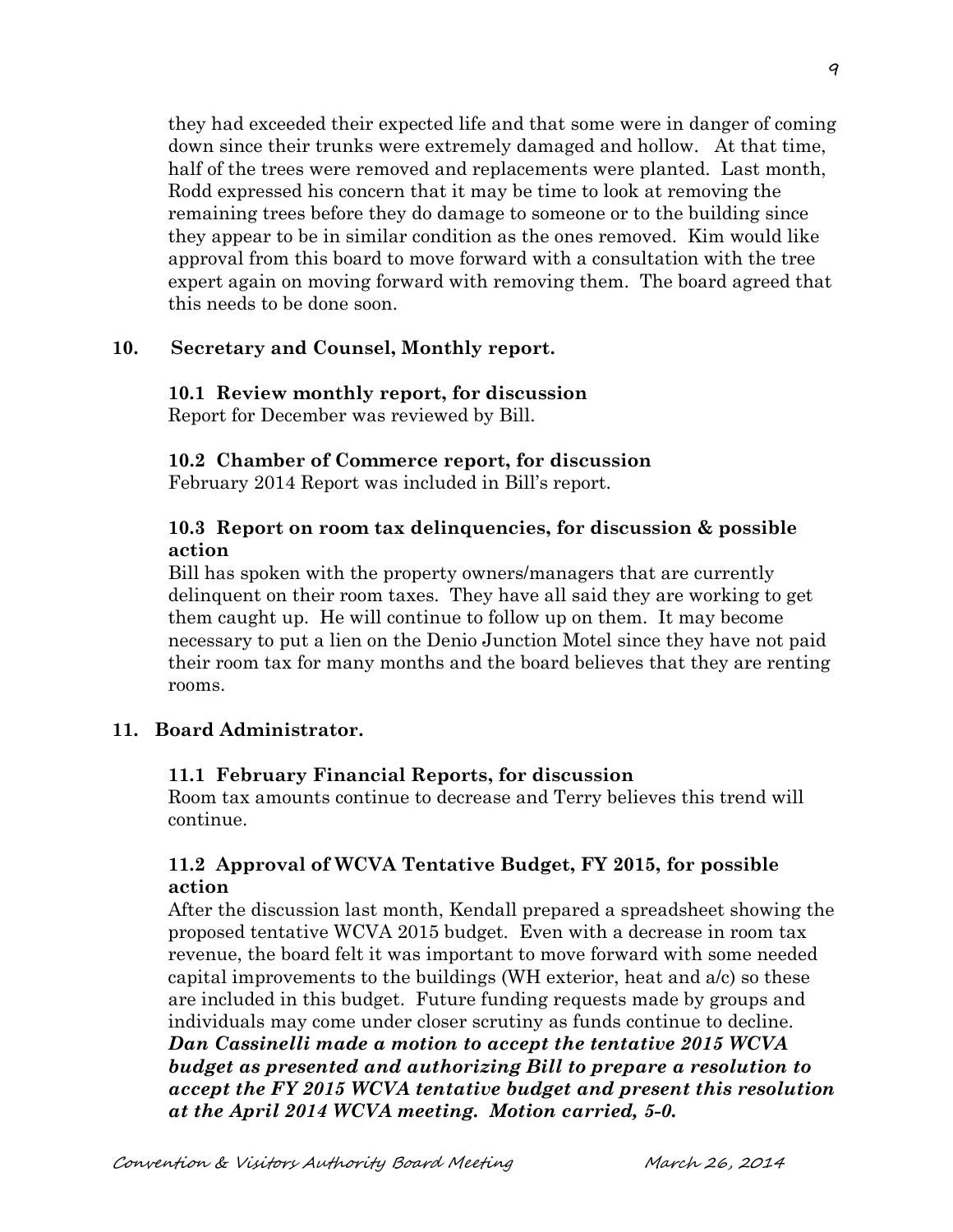## **12. Other Business.**

## **12.1 2014 Ranch Hand Rodeo**

Kim reported that this year's event was a great success. The final numbers are not in, but all the feedback we have received has been very positive.

# **13. Regular Business. Next Meeting. The Board confirmed the next regular meeting date of Wednesday, April 16, 4:00 pm.**

# **14. Adjourn.** *Jim Billingsley made a motion to adjourn this meeting.*

*Motion carried, 5-0.* The meeting was adjourned at 6:15 pm to the next regular meeting, or to the earlier call of the Chairman or to the call of any three (3) members of the Board on three (3) working days notice.

Respectfully submitted,

Shelly Noble

 $APPROVED ON$ ,  $2014$ 

As written\_\_\_\_\_\_\_\_\_\_\_\_\_\_\_

As corrected  $\rule{1em}{0.15mm}$ Winnemucca Convention & Visitors Authority Board

Hotel Representative

 $\_$  , and the set of the set of the set of the set of the set of the set of the set of the set of the set of the set of the set of the set of the set of the set of the set of the set of the set of the set of the set of th TERRY BOYLE RODD WILLIAM STOWELL Chairman and Vice Chairman and Business Representative